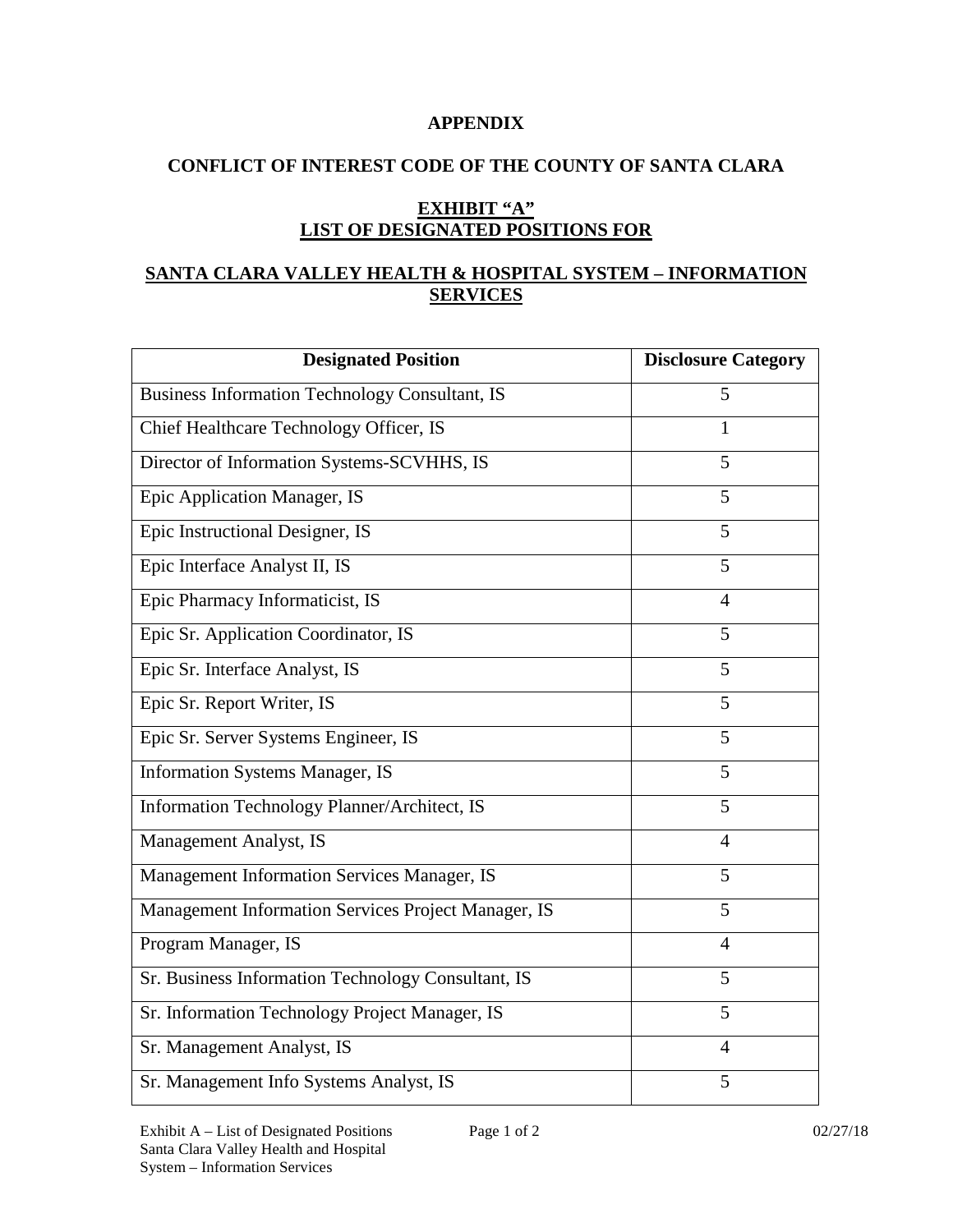| <b>Designated Position</b>            | <b>Disclosure Category</b> |
|---------------------------------------|----------------------------|
| Sr. Network Engineer, IS              |                            |
| Sr. Systems Software Engineer, IS     |                            |
| Supervisor, Health Info Mgmt Svcs, IS |                            |
| Systems Software Engineer, IS         |                            |
| Consultant                            |                            |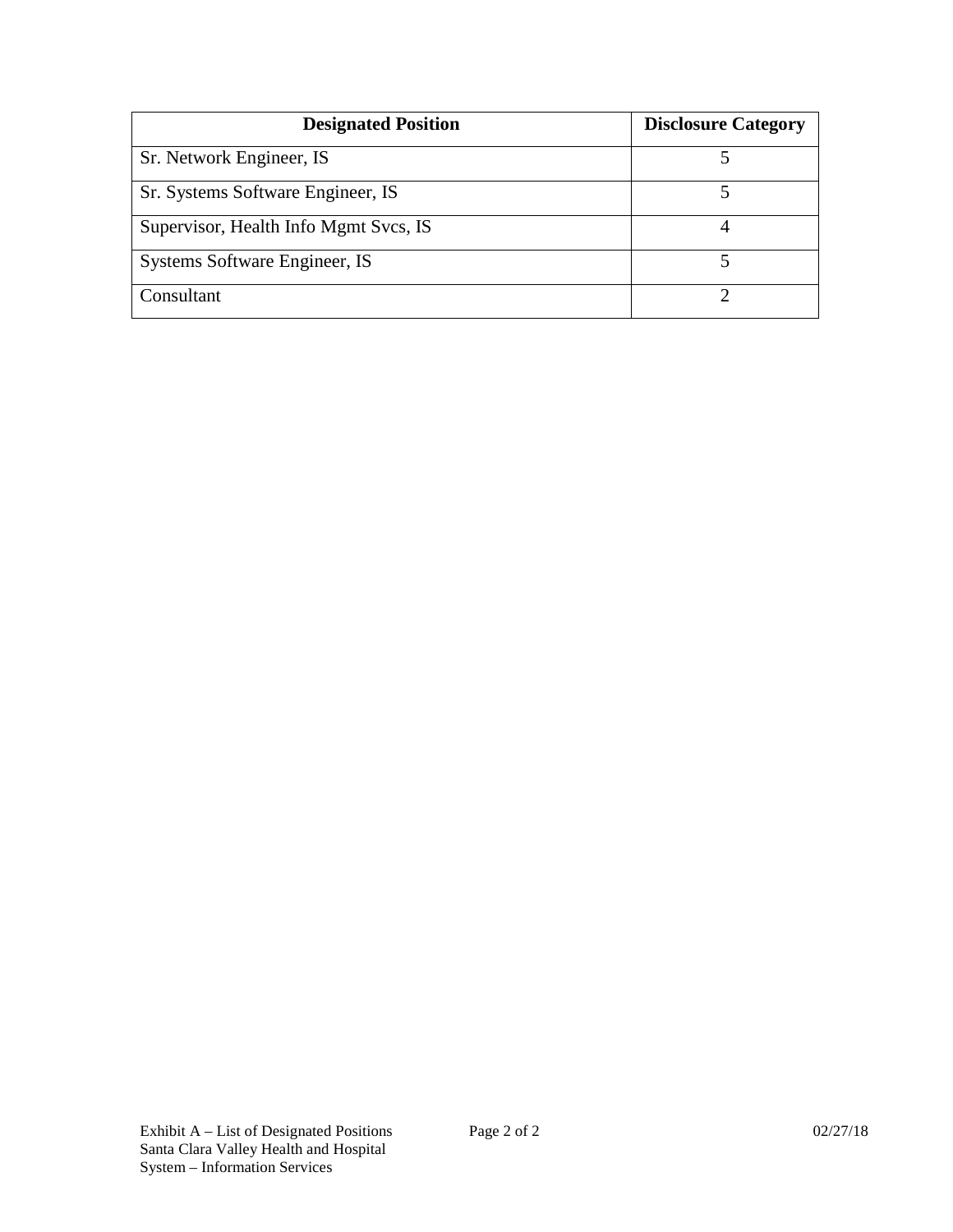#### **APPENDIX**

### **CONFLICT OF INTEREST CODE OF THE COUNTY OF SANTA CLARA**

# **EXHIBIT "B" DISCLOSURE CATEGORIES FOR**

#### **SANTA CLARA VALLEY HEALTH & HOSPITAL SYSTEM – INFORMATION SERVICES**

Pursuant to the County of Santa Clara's Conflict of Interest Code, Disclosure Categories 1 and 2 shall read as follows for all Code Agencies.

**Disclosure Category 1:** Persons in this category shall disclose:

(1) all investments in, business positions in, and income (including gifts, loans and travel payments) from:

(a) all sources that provide, plan to provide, or have provided in the last two years, facilities, goods, software, hardware, or related technology, equipment, vehicles, machinery or services, including training or consulting services, to the County;

(b) all sources that are subject to the regulatory, monitoring, investigatory, enforcement, valuation, certification, permit or licensing authority of, or have an application for a license, permit or certificate pending before, the County;

(c) all sources that receive, are planning to apply to receive, or have received in the last two years, grants or other monies from or through the County; and sources that receive referrals to provide assessments and/or treatments that are required or recommended by the County; and

(2) all interests in real property in the County of Santa Clara located entirely or partly within the County, or within two miles of County boundaries, or of any land owned or used by the County.

**Disclosure Category 2:** Each Consultant shall disclose: (1) all investments in, business positions in, and income (including gifts, loans and travel payments) from: (a) all sources that provide, plan to provide, or have provided in the last two years, facilities, goods, software, hardware, or related technology, equipment, vehicles, machinery or services, including training or consulting services, to the County; (b) all sources that are subject to the regulatory, monitoring, investigatory, enforcement, valuation, certification, permit or licensing authority of, or have an application for a license, permit or certificate pending before, the County; (c) all sources that receive, are planning to apply to receive, or have received in the last two years, grants or other monies from or through the County; and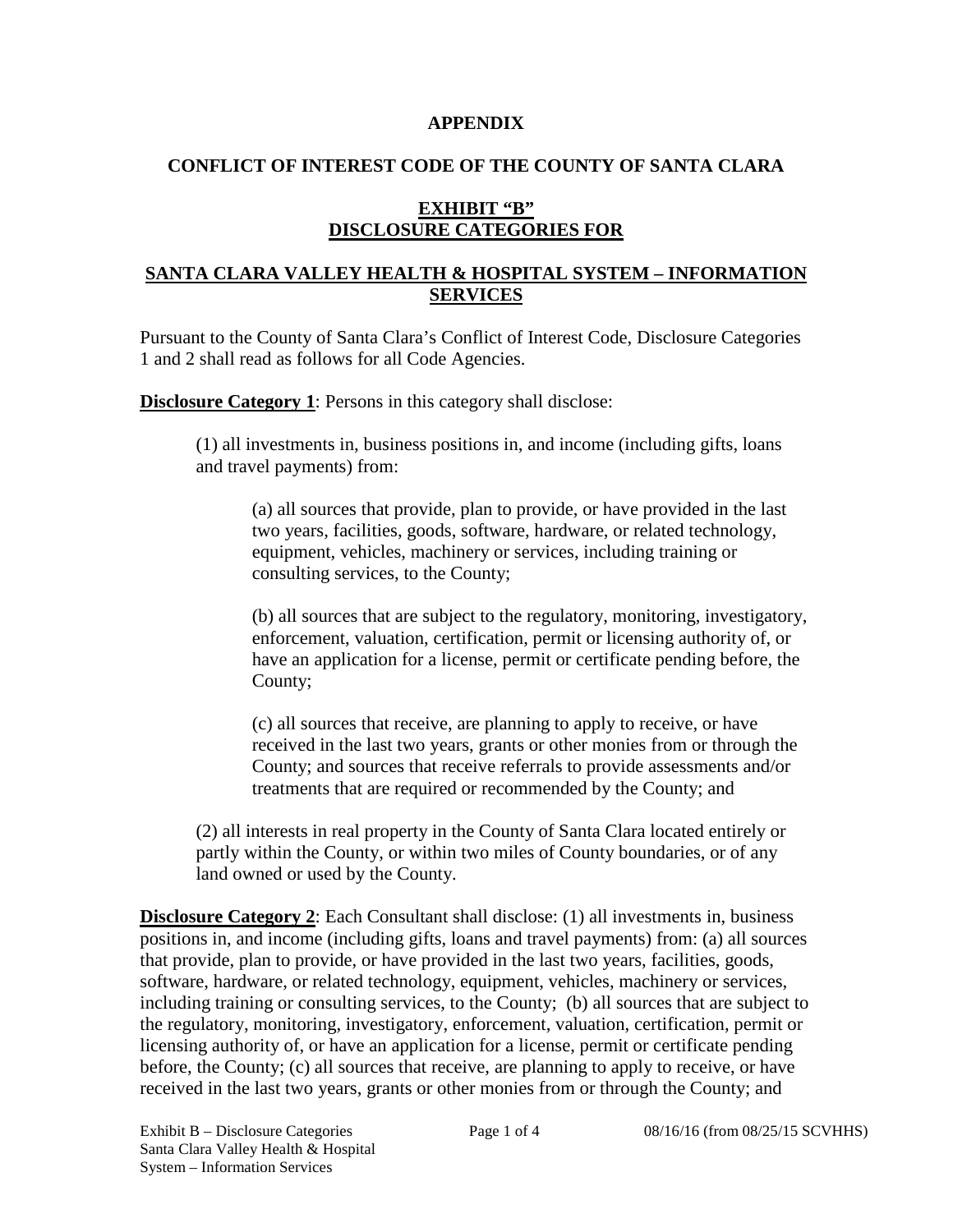sources that receive referrals to provide assessments and/or treatments that are required or recommended by the County; and (2) all interests in real property in the County of Santa Clara located entirely or partly within the County, or within two miles of County boundaries, or of any land owned or used by the County, subject to the following limitation: the Code Agency for which a consultant works may determine in writing, following approval by County Counsel as to form and legality, that the particular consultant is hired to perform a range of duties that is limited in scope and, thus, is not required to comply with the full disclosure requirements described above, but instead must comply with more tailored disclosure requirements specific to that consultant. Such a determination shall include a description of the consultant's duties and, based upon that description, a statement of the extent of disclosure requirements.

In addition to the above two categories, Santa Clara Valley Health and Hospital System – Information Services shall have the following categories:

**Disclosure Category 3:** Persons in this category shall disclose:

(1) all investments in, business positions in, and income (including gifts, loans and travel payments) from:

(a) all sources that are of the type to provide goods, services, facilities, treatment, medications or equipment relating to the treatment, planning, prevention or education of persons suffering from any mental illness or from alcohol or drug use or abuse;

(b) all sources that provide, plan to provide, or have provided in the last two years, facilities, goods, treatment, medications, software, hardware, or related technology, equipment, vehicles, machinery, or services, including training or consulting services, to the Mental Health Department or the Department of Alcohol and Drug Services;

(c) all sources that receive, are planning to apply to receive, or have received in the last two years, grants or other monies (i) from or through the Mental Health Department or the Department of Alcohol and Drug Services, or (ii) from or through the County of the type managed or administered by the Mental Health Department or the Department of Alcohol and Drug Services; and sources that receive referrals to provide assessments and/or treatments that are required or recommended by the Mental Health Department or the Department of Alcohol and Drug Services; and

(2) all interests in real property in the County of Santa Clara located entirely or partly within the County, or within two miles of County boundaries, or of any land owned or used by the County.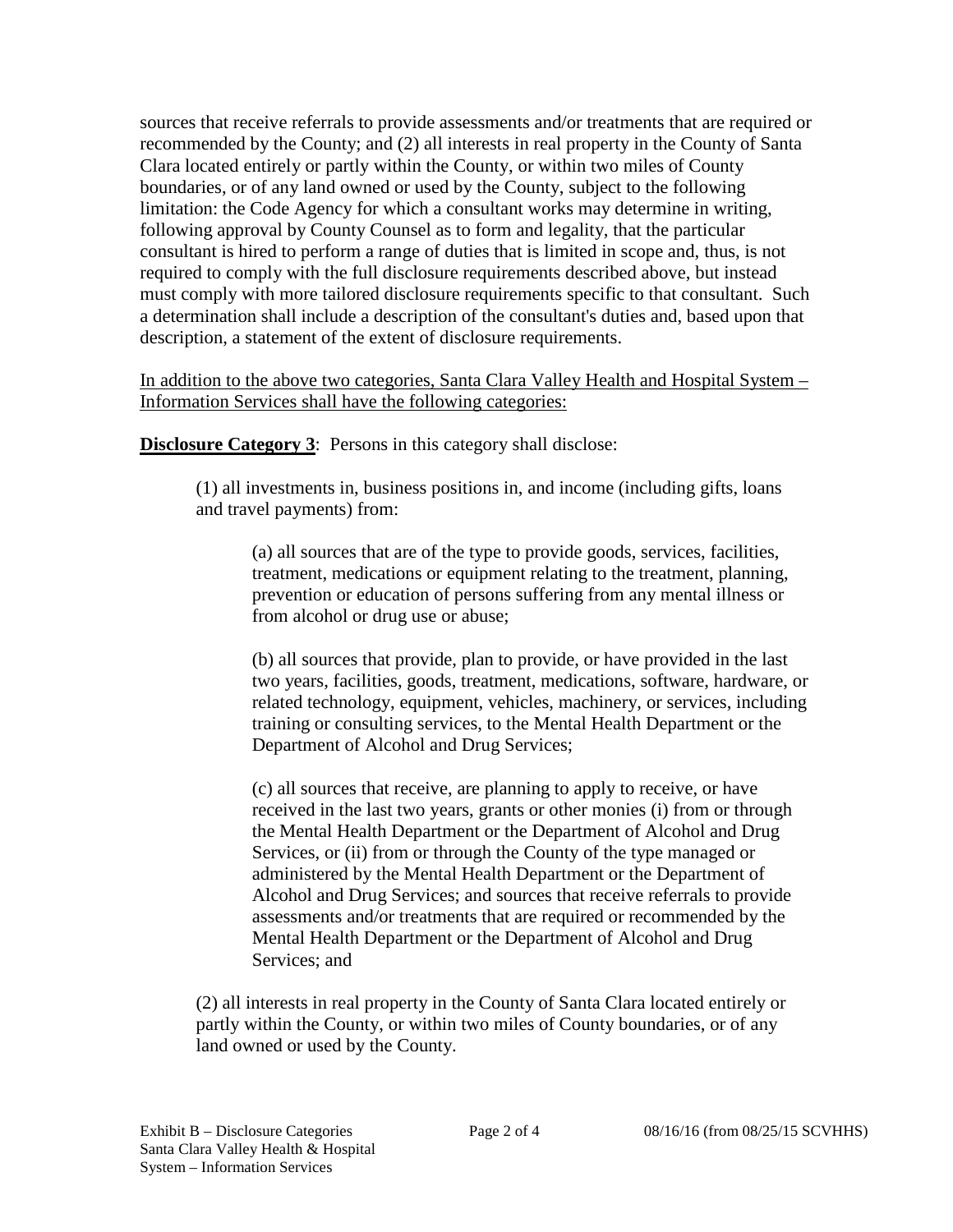**Disclosure Category 4:** Persons in this category shall disclose all investments in, business positions in, and income (including gifts, loans and travel payments) from:

(1) all sources that are health or mental health care providers, facilities, laboratories, clinics or nursing homes, or which provide goods, services, medication, or equipment to, or for the use by, health and mental health care providers;

(2) all sources that provide, plan to provide, or have provided in the last two years, facilities, goods, treatment, medications, software, hardware, or related technology, equipment, vehicles, machinery, or services, including training or consulting services, to the Santa Clara Valley Health and Hospital System; and

(3) all sources that receive, are planning to apply to receive, or have received in the last two years, grants or other monies (a) from or through the Santa Clara Valley Health and Hospital System, or (b) from or through the County of the type managed or administered by the Santa Clara Valley Health and Hospital System; and sources that receive referrals to provide assessments and/or treatments that are required or recommended by the Santa Clara Valley Health and Hospital System.

**Disclosure Category 5**: Persons in this category shall disclose all investments in, business positions in, and income (including gifts, loans and travel payments) from all sources that provide facilities, goods, software, hardware, or related technology, equipment, machinery, or services, including training or consulting services, related to information systems, computers, networks, applications, technological infrastructures or architectures, or telecommunications of the type utilized by the Santa Clara Valley Health and Hospital System.

**Disclosure Category 6:** Persons in this category shall disclose:

(1) all investments in, business positions in, and income (including gifts, loans and travel payments) from:

(a) all sources that provide, plan to provide, or have provided in the last two years, facilities, goods, treatment, medications, software, hardware, or related technology, equipment, vehicles, machinery, or services, including training or consulting services, to the Santa Clara Valley Health and Hospital System;

(b) all sources that provide land or facility development, construction, management, expansion, or renovation, including but not limited to supplying construction equipment or materials, architecture, design, engineering, land use planning, maintenance, rehabilitation, acquisition,